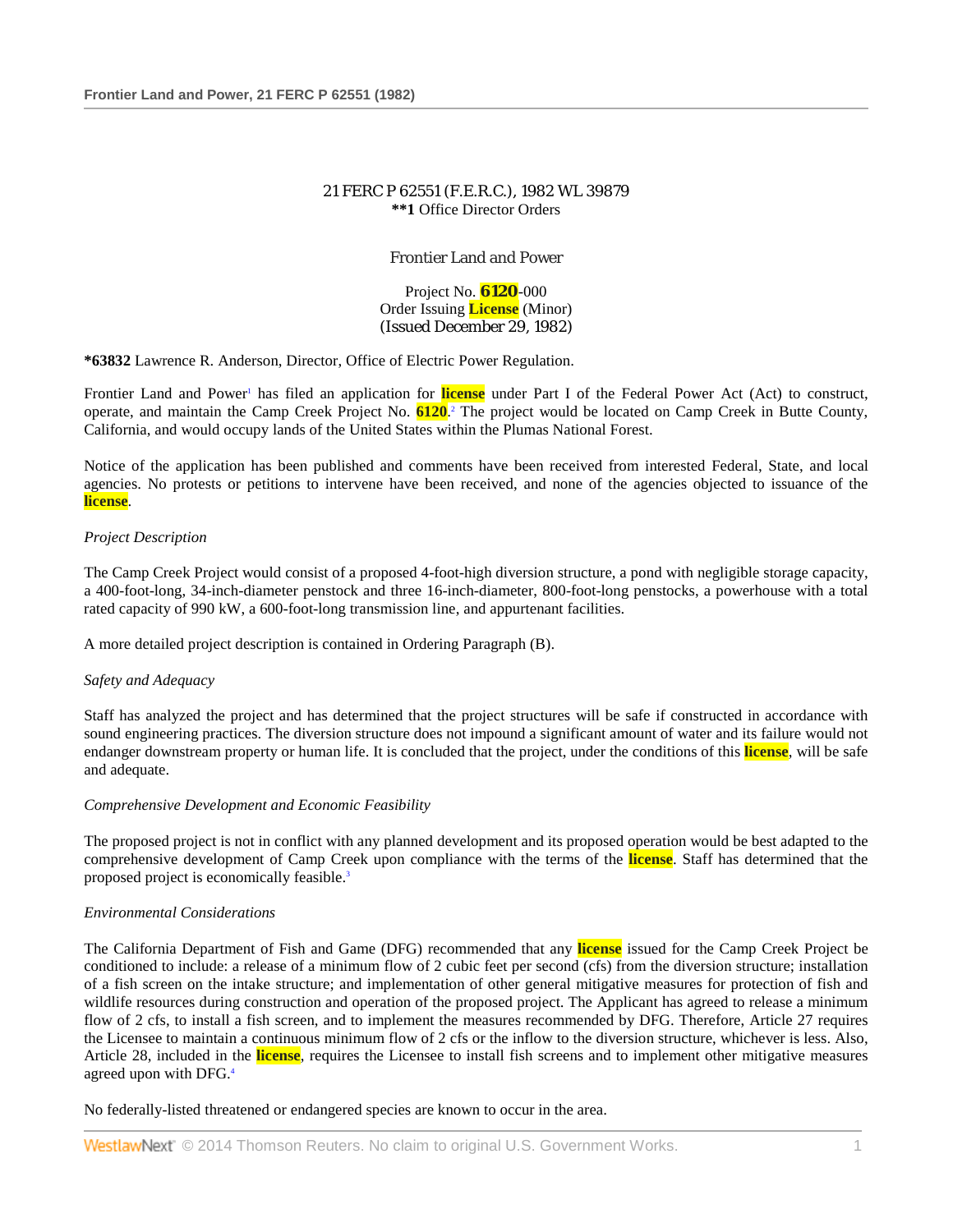The California State Historic Preservation Officer commented that the project would have no effect on known cultural resource sites, but that project construction should be stopped if new sites are uncovered, and appropriate mitigative measures should be taken. In accordance with standard Commission practice<sup>5</sup> Article 29 requires such action by the Licensee and ensures the continuing protection of cultural resources.

**\*\*2** On the basis of the record, including agency comments and staff's independent analysis, it is determined that issuance of a **license** for this project, as conditioned, is not a major Federal action significantly affecting the quality of the human environment.

## **\*63833** *It is ordered that:*

(A) This **license** is issued to Frontier Land and Power, (Licensee), under Part I of the Federal Power Act (Act), for a period of 50 years, effective the first day of the month in which this order is issued, for the construction, operation and maintenance of the Camp Creek Project No. **6120**, located in Butte County, California, and occupying lands of the United States within the Plumas National Forest. This **license** is subject to the terms and conditions of the Act which is incorporated by reference as part of this **license**, and subject to the regulations which the Commission issues under the provisions of the Act.

(B) The Camp Creek Project No. **6120** consists of: (1) All lands, to the extent of the Licensee's interests in those lands, constituting the project area and enclosed by the project boundary. The project area and boundary are shown and described by certain exhibits that form part of the application for **license** and that are designated and described as:

# TABULAR OR GRAPHIC MATERIAL SET FORTH AT THIS POINT IS NOT DISPLAYABLE

(2) The project consisting of: (1) a 4-foot-high diversion structure; (2) a 34-inch-diameter intake pipe diverting water from a natural pool of water at the base of a 40-foot-high waterfall; (3) a fish screen; (4) a 34-inch-diameter, 400-foot-long penstock; (5) three 16-inch-diameter, 800-foot-long penstocks; (6) a powerhouse to contain three identical impulse-type, turbine-generating units with a total rated capacity of 990 kW; (7) a concrete tailrace; (8) a 600-foot-long, 12-kV transmission line interconnecting with an existing PG&E transmission line; and (9) appurtenant facilities.

The location, nature, and character of these project works are generally shown and described by the exhibits cited above and more specifically shown and described by certain other exhibits that form part of the application for **license** and that are designated and described as:

## TABULAR OR GRAPHIC MATERIAL SET FORTH AT THIS POINT IS NOT DISPLAYABLE

(C) Exhibits F and G designated in Ordering Paragraph (B) above, are approved and made a part of the **license**, only to the extent that they show the general location and nature of the project works.

(D) The section of Exhibit A entitled "Powerplant and Transmission Lines" is approved and made a part of the **license**.

(E) Pursuant to Section 10(i) of the Act, it is in the public interest to waive the following Sections of Part I of the Act, and they are excluded from the **license**:

Section  $4(b)$ , except the second sentence;  $4(e)$ , insofar as it relates to approval of plans by the Chief of Engineers and the Secretary of the Army; 6, insofar as it relates to public notice and to the acceptance and expression in the **license** of terms and conditions of the Act that are waived here;  $10(c)$ , insofar as it relates to depreciation reserves;  $10(d)$ ;  $10(f)$ ;  $14$ , except insofar as the power of condemnation is reserved; 15; 16; 20; and 22.

**\*\*3** (F) This **license** is also subject to Articles 1 through 26 set forth in Form L-17, (revised October, 1975), entitled "Terms and Conditions of **License** for Unconstructed Minor Project Affecting Lands of the United States", attached to (reported at 54 FPC 1896) and made a part of this **license**. The **license** is also subject to the following additional articles:

*Article 27.* Licensee shall discharge from the Camp Creek Project diversion structure, a continuous minimum flow of 2 cubic feet per second or the inflow to the diversion structure, whichever is less, for the protection and enhancement of aquatic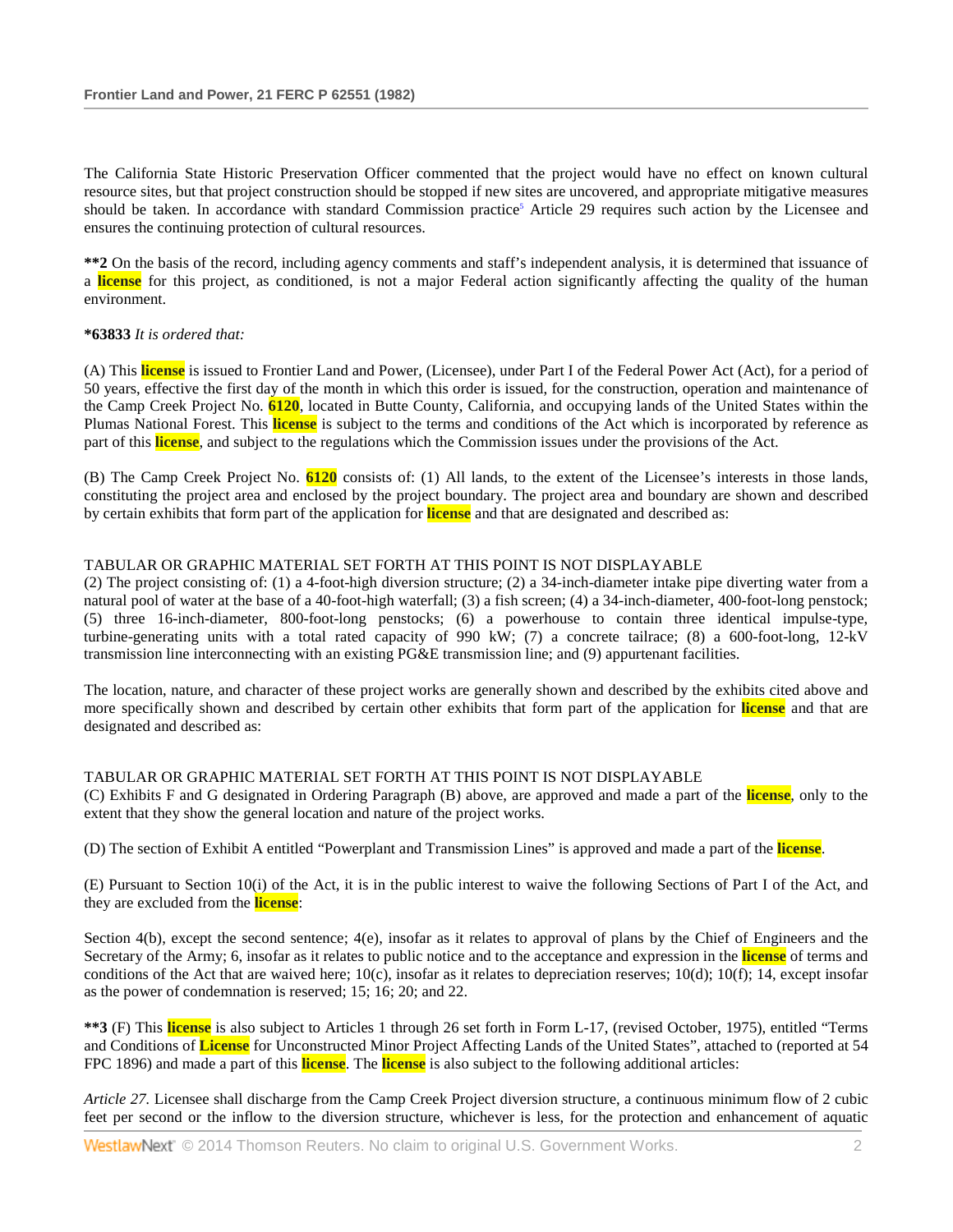resources in Camp Creek. These flows may be temporarily modified if required by operating emergencies beyond the control of the Licensee, and for short periods for fishery management purposes upon mutual agreement between the Licensee and the California Department of Fish and Game.

*Article 28.* Licensee shall develop and install, in consultation with the California Department of Fish and Game, an appropriate fish screen for the project intake structure, and implement other mitigative measures, as mutually agreed upon with the California Department of Fish and Game, for the protection of fish and wildlife resources in the area.

*Article 29.* Should previously unrecorded archeological resources be discovered during the course of construction or development of any project works or other facilities at the **\*63834** project, the Licensee shall halt construction activity in the vicinity of the discoveries, consult with a qualified archeologist to determine the significance of the sites, and cooperate with the California State Historic Preservation Officer to develop a mitigation plan for protection of or recovery of significant archeological resources. If the Licensee and the California State Historic Preservation Officer cannot agree on the amount of money to be expended on archeological work related to such discoveries, the Commission reserves the right to require the Licensee to conduct, at Licensee's own expense, any such work found necessary.

*Article 30.* The Licensee shall, within six months after completion of construction, file for approval in accordance with the Commission's rules and regulations, revised Exhibits F and G drawings, showing the project as-built.

*Article 31.* The Licensee shall commence construction of the project within two years from the effective date of the **license** and shall thereafter in good faith and with due diligence prosecute such construction and shall complete construction of such project works within three years from the starting date of construction.

*Article 32.* The Licensee shall pay the United States the following annual charges:

(a) For the purpose of reimbursing the United States for the cost of administration of Part I of the Act, a reasonable amount as determined in accordance with the provisions of the Commission's regulations in effect from time to time. The authorized installed capacity for that purpose is 1,320 horsepower.

**\*\*4** (b) For the purpose of recompensing the United States for the use, occupancy, and enjoyment of 120 acres of its lands, a reasonable amount as determined in accordance with the provisions of the Commission's regulations in effect from time to time.

*Article 33.* (a) In accordance with the provisions of this article, the Licensee shall have the authority to grant permission for certain types of use and occupancy of project lands and waters and to convey certain interests in project lands and waters for certain other types of use and occupancy, without prior Commission approval. The Licensee may exercise the authority only if the proposed use and occupancy is consistent with the purposes of protecting and enhancing the scenic, recreational, and other environmental values of the project. For those purposes, the Licensee shall also have continuing responsibility to supervise and control the uses and occupancies for which it grants permission, and to monitor the use of, and ensure compliance with the covenants of the instrument of conveyance for, any interests that it has conveyed under this article. If a permitted use and occupancy violates any condition of this article or any other condition imposed by the Licensee for protection and enhancement of the project's scenic, recreational, or other environmental values, or if a covenant of a conveyance made under the authority of this article is violated, the Licensee shall take any lawful action necessary to correct the violation. For a permitted use or occupancy, that action includes, if necessary, cancelling the permission to use and occupy the project lands and waters and requiring the removal of any non-complying structures and facilities.

(b) The types of use and occupancy of project lands and waters for which the Licensee may grant permission without prior Commission approval are: (1) landscape plantings; (2) non-commercial piers, landings, boat docks, or similar structures and facilities that can accommodate no more than 10 watercraft at a time where said facility is intended to serve single-family type dwellings; and (3) embankments, bulkheads, retaining walls, or similar structures for erosion control to protect the existing shoreline. To the extent feasible and desirable to protect and enhance the project's scenic, recreational, and other environmental values, the Licensee shall require multiple use and occupancy of facilities for access to project lands or waters. The Licensee shall also ensure, to the satisfaction of the Commission's authorized representative, that the uses and occupancies for which it grants permission are maintained in good repair and comply with applicable State and local health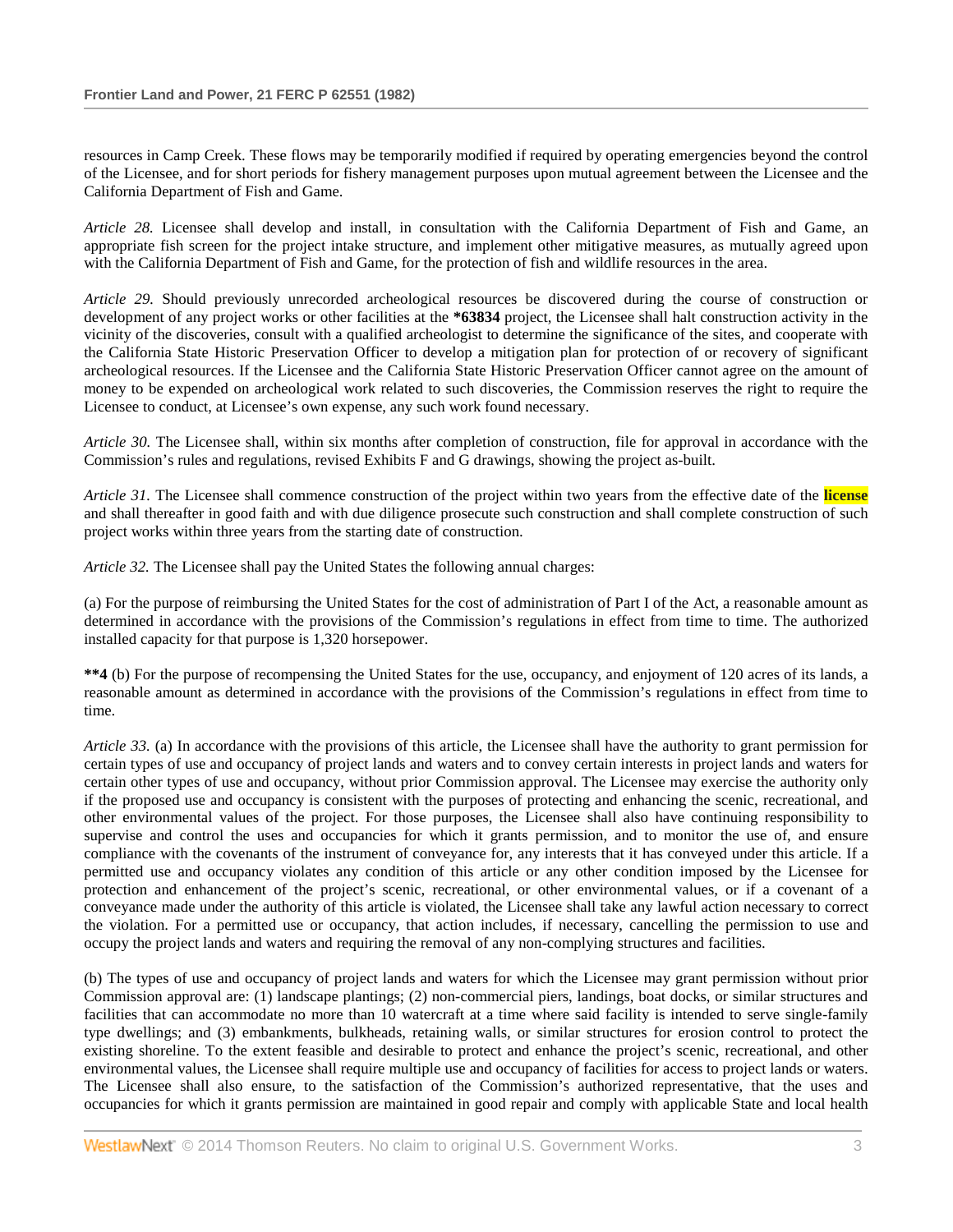and safety requirements. Before granting permission for construction of bulkheads or retaining walls, the Licensee shall: (1) inspect the site of the proposed construction, (2) consider whether the planting of vegetation or the use of riprap would be adequate to control erosion at the site, and (3) determine that the proposed construction is needed and would not change the basic contour of the reservoir shoreline. To implement this paragraph (b), the Licensee may, among other things, establish a program for issuing permits for the specified types of use and occupancy of project lands and waters, which may be subject to the payment of a reasonable fee to cover the Licensee's costs of administering the permit program. The Commission reserves the right to require the Licensee to file a description of its standards, guidelines, and procedures for implementing this paragraph (b) and to require modification of those standards, guidelines, or procedures.

**\*\*5 \*63835** (c) The Licensee may convey easements or rights-of-way across, or leases of, project lands for: (1) replacement, expansion, realignment, or maintenance of bridges and roads for which all necessary State and Federal approvals have been obtained; (2) storm drains and water mains; (3) sewers that do not discharge into project waters; (4) minor access roads; (5) telephone, gas, and electric utility distribution lines; (6) non-project overhead electric transmission lines that do not require erection of support structures within the project boundary; (7) submarine, overhead, or underground major telephone distribution cables or major electric distribution lines (69-kV or less); and (8) water intake or pumping facilities that do not extract more than one million gallons per day from a project reservoir. No later than January 31 of each year, the Licensee shall file three copies of a report briefly describing for each conveyance made under this paragraph (c) during the prior calendar year, the type of interest conveyed, the location of the lands subject to the conveyance, and the nature of the use for which the interest was conveyed.

(d) The Licensee may convey fee title to, easements or rights-of-way across, or leases of project lands for: (1) construction of new bridges or roads for which all necessary State and Federal approvals have been obtained; (2) sewer or effluent lines that discharge into project waters, for which all necessary Federal and State water quality certificates or permits have been obtained; (3) other pipelines that cross project lands or waters but do not discharge into project waters; (4) non-project overhead electric transmission lines that require erection of support structures within the project boundary, for which all necessary Federal and State approvals have been obtained; (5) private or public marinas that can accommodate no more than 10 watercraft at a time and are located at least one-half mile from any other private or public marina; (6) recreational development consistent with an approved Exhibit R or approved report on recreational resources of an Exhibit E; and (7) other uses, if: (i) the amount of land conveyed for a particular use is five acres or less; (ii) all of the land conveyed is located at least 75 feet, measured horizontally, from the edge of the project reservoir at normal maximum surface elevation; and (iii) no more than 50 total acres of project lands for each project development are conveyed under this clause  $(d)(7)$  in any calendar year. At least 45 days before conveying any interest in project lands under this paragraph (d), the Licensee must file a letter to the Director, Office of Electric Power Regulation, stating its intent to convey the interest and briefly describing the type of interest and location of the lands to be conveyed (a marked Exhibit G or K map may be used), the nature of the proposed use, the identity of any Federal or State agency official consulted, and any Federal or State approvals required for the proposed use. Unless the Director, within 45 days from the filing date, requires the Licensee to file an application for prior approval, the Licensee may convey the intended interest at the end of that period.

**\*\*6** (e) The following additional conditions apply to any intended conveyance under paragraph (c) or (d) of this article:

(1) Before conveying the interest, the Licensee shall consult with Federal and State fish and wildlife or recreation agencies, as appropriate, and the State Historic Preservation Officer.

(2) Before conveying the interest, the Licensee shall determine that the proposed use of the lands to be conveyed is not inconsistent with any approved Exhibit R or approved report on recreational resources of an Exhibit E; or, if the project does not have an approved Exhibit R or approved report on recreational resources, that the lands to be conveyed do not have recreational value.

(3) The instrument of conveyance must include covenants running with the land adequate to ensure that: (i) the use of the lands conveyed shall not endanger health, create a nuisance, or otherwise be incompatible with overall project recreational use; and (ii) the grantee shall take all reasonable precautions to ensure that the construction, operation, and maintenance of structures or facilities on the conveyed lands will occur in a manner that will protect the scenic, recreational, and environmental values of the project.